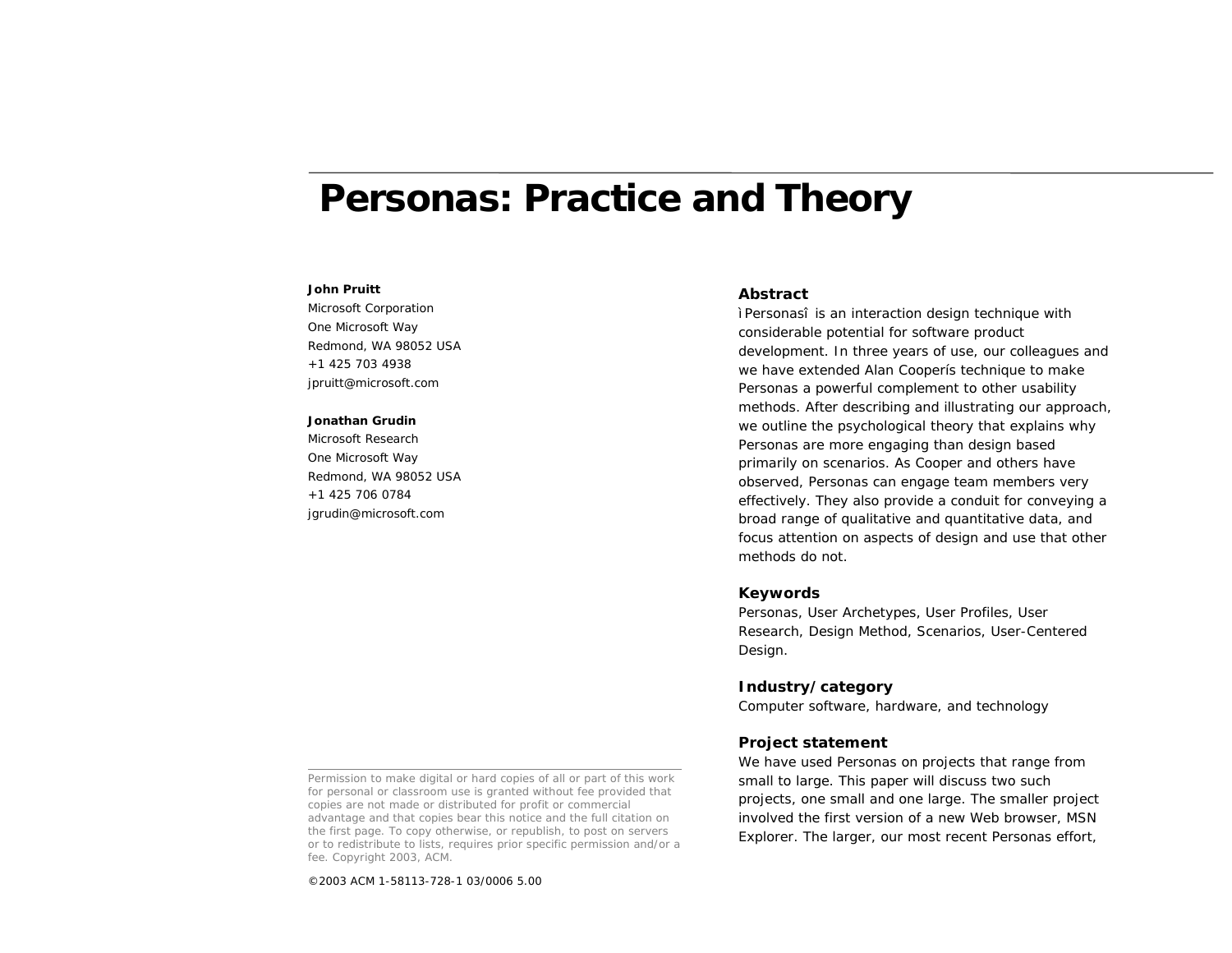was in support of the Microsoft Windows product development team. The goal of each effort was to help a team identify and understand its target audience as well as aid in design and development decisions for a specific product release.

# **Project participants**

The MSN Explorer product development team consisted of several hundred members. The Windows product development team changed greatly over time, starting with several hundred members and growing to several thousand at the peak of the effort. Each team comprised programmers, quality assurance testers, program managers, designers, technical writers, product planners, user researchers, and marketing professionals, among others.

The MSN Explorer Persona team included one full-time usability engineer and the part-time efforts of a product designer and two additional usability engineers. The Windows Persona creation team consisted of 22 people: several technical writers, several usability engineers, four product planners, and two market researchers. After the Windows Personas were created, the ensuing Persona campaign involved the part-time efforts of several usability engineers, ethnographers, graphic designers, and product planners.

# **Project dates and duration**

The MSN Explorer Persona effort started in January of 2000 and lasted about 10 months. The actual creation of the Personas took about 2 months. Our Windows Persona effort started around March of 2001 and is ongoing at the time of writing this paper (roughly two years), though the initial creation and validation of the Windows Personas took about three months.

# **Process**

# *An Introduction to Personas*

The use of Personas, fictional people, in product design is widely heralded: in Alan Cooper's book The Inmates are Running the Asylum [8], in tutorials by Kim Goodwin of Cooper Design [11], and in workshops [23] [24], newsletters [5] [14] [20], on-line resources [10]  $[15]$  and research papers  $[4]$   $[12]$   $[19]$ .

The use of abstract representations of users originated in marketing [e.g., 18], but Cooper's use of Personas, their goals, and activity scenarios is focused on design. He notes that designers often have a vague or contradictory sense of their intended users and may base scenarios on people similar to themselves. His "goal-directed design" provides focus through the creation of fictional Personas whose goals form the basis for scenario creation. Cooper's early Personas were rough sketches, but over time his method evolved to include interviews or ethnography to create more detailed characters [16].

Prior to Cooper, others promoted the use of abstract representations of users to guide design: user profiles and scenarios derived from contextual inquiry [13] [25] and user classes fleshed out into "user archetypes" [17]. These representations were also used as a basis for scenario construction.

Cooperís approach can be effective, but our use of Personas diverges in several ways. He emphasizes an "initial investigation phase" and downplays ongoing data collection and usability engineering: "Seems like sandpaper.... Very expensive and time-consuming, it wasn't solving the fundamental problem." [8] Statements such as "We always design before putting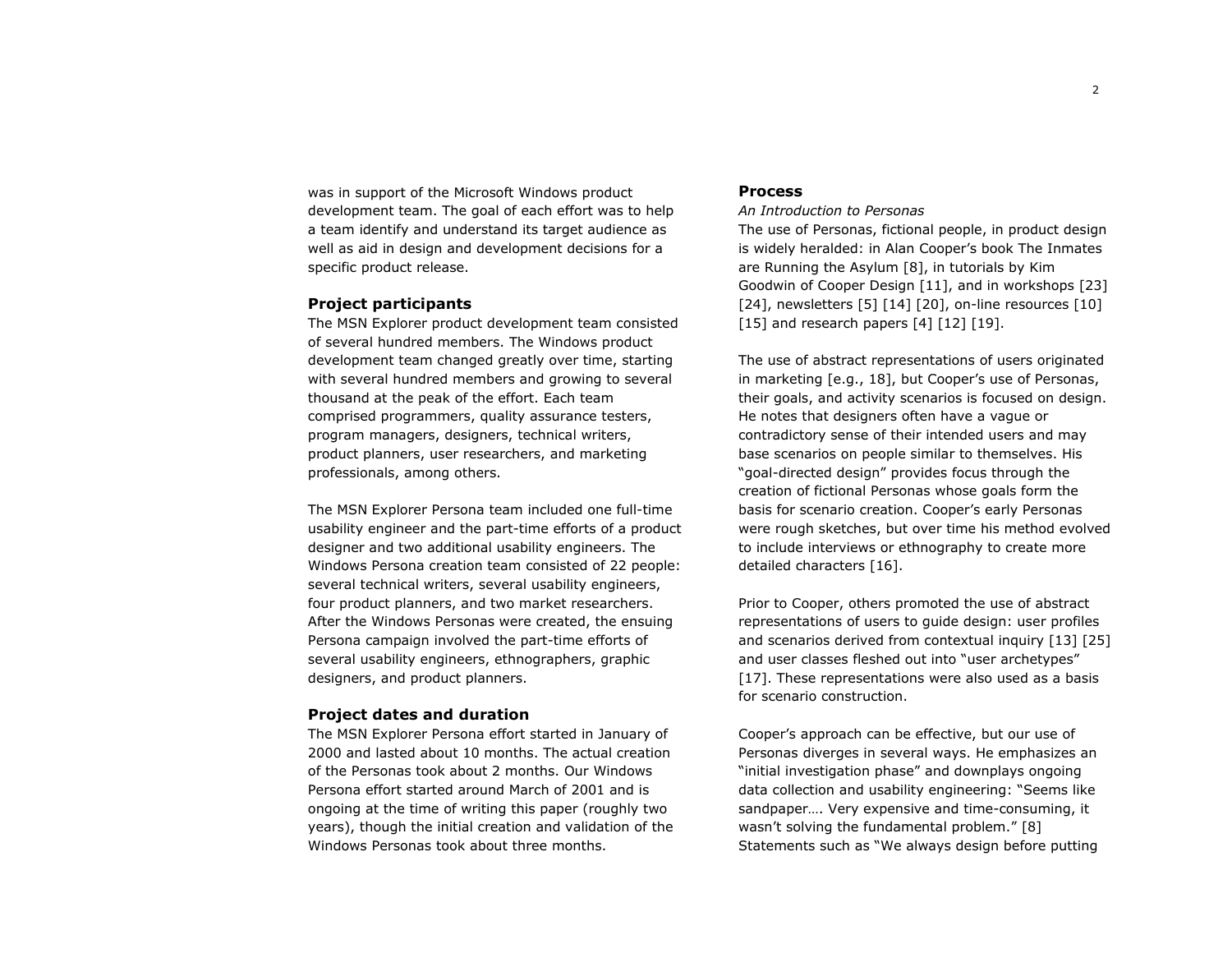up buildings" and claims that designers have an innate ability to make intuitive leaps that no methodology can replace [11] understate the value of user involvement.

Personas used alone can aid design, but they can be more powerful if used to complement, not replace, a full range of quantitative and qualitative methods. They can amplify the effectiveness of other methods.

Personas might help a designer focus. However, their greatest value is in providing a shared basis for communication. Cooper emphasizes communicating the design and its rationale among designers and their clients: "It's easy to explain and justify design decisions when they're based on Persona goals..." [16]. We have extended this, using Personas to communicate a broader range of information to more people: designers, developers, testers, writers, managers, marketers, and others. Information from market research, ethnographic studies, instrumented prototypes, usability tests, or any other relevant source can be conveyed rapidly to all project participants.

right are also noted in a recent paper by Blomquist and Arvola [4], describing a Persona effort that was not considered fully successful.

The four problems listed on the

#### *Our experience with Personas*

We have actively used Personas, and refined our techniques for using them, for over three years. When the MSN Explorer effort began, we did not set out to create Personas. In fact, we were only vaguely familiar with the concept. Our goal was to help a development team understand and focus on a set of target users. We read Cooper's 1999 book and looked around the industry and our company to see how other teams had defined their audiences and communicated that information to their broader team. Many product teams within our company had done significant work with market segmentation, user role definition, user

profiling, and fictional character definitions created for use in scenario-based design. One specific technique, under the name "user archetypes," started around 1995 with a single product team and focused primarily on product planning, marketing, and product messaging [17]. Their approach resembled Geoffrey Moore's "targeting customer characterizations" [18]. Over time, other product teams adopted that method, and adapted it to better suit product development. Although much of the adoption and adaptation of Persona-like methods by various teams happened independently, common issues arose and similar solutions were developed. From others around the company who had been directly involved with creating these user abstractions or who were expected to use them in product definition and design, we found that the early Persona-like efforts suffered from four major problems:

- 1. The characters were not believable; either they were obviously designed by committee (not based on data) or the relationship to data was not clear.
- 2. The characters were not communicated well. Often the main communication method was a resume-like document blown up to poster size and posted around the hallways.
- 3. There was no real understanding about how to use the characters. In particular, there was typically nothing that spoke to all disciplines or all stages of the development cycle.
- 4. The projects were often grass-roots efforts with little or no high-level support (such as people resources for creating and promoting Personas, budget for posters or other materials to make the Personas visible, or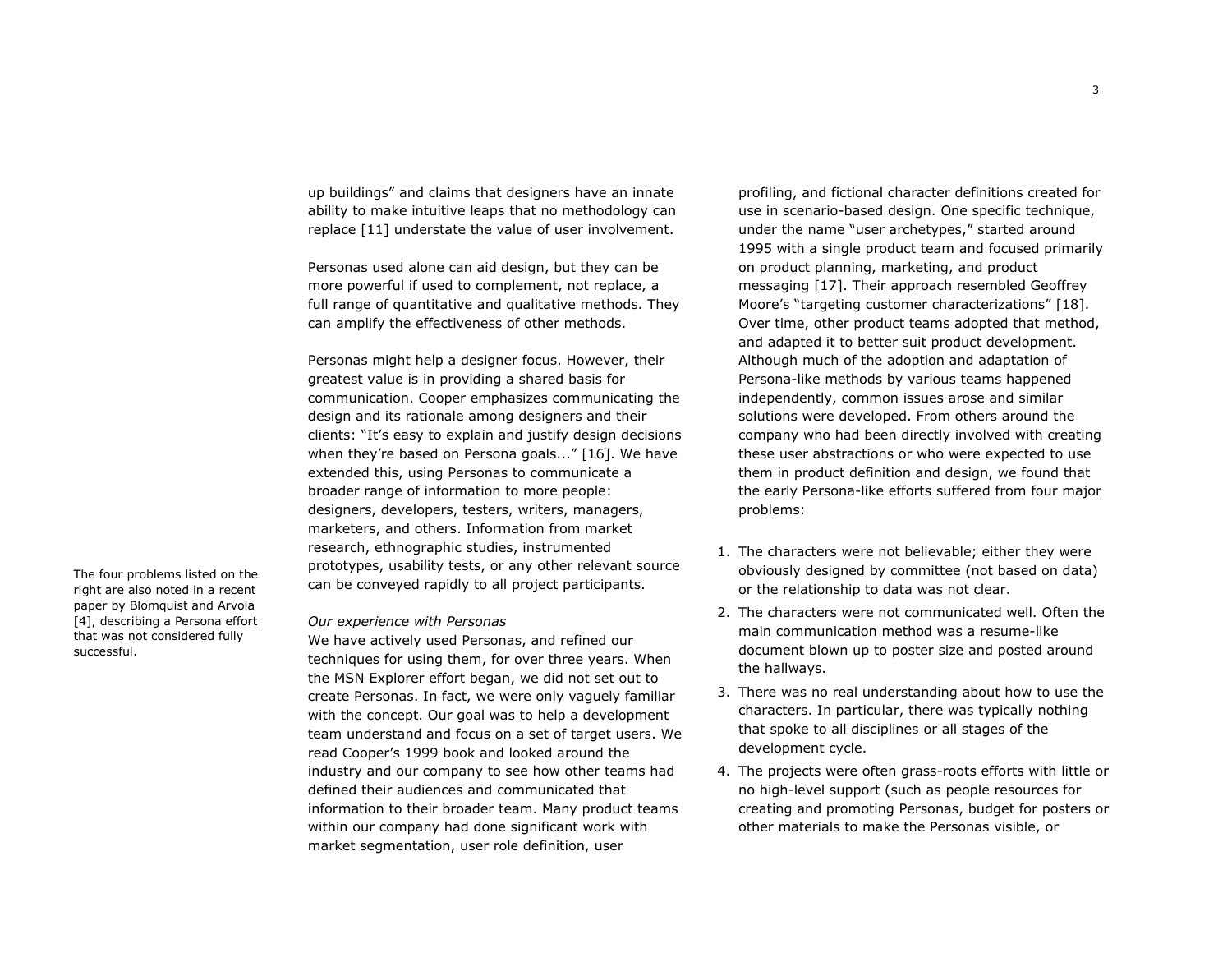encouragement from team leaders: "thou shalt use these characters<sup>"</sup>).

The approach outlined here was developed specifically to address these four problems. It has been refined to address additional issues encountered along the way:

- . How best to create user abstractions?
- ! How much can be fictional, and what should be based on data?
- ! What data is most appropriate?
- ! How can different types of data be combined?
- ! How can you validate your creations?
- . Can multiple related product teams share a common set of abstractions?
- ! How can you determine whether the effort was worth it?
- ! Did the product get better as a result? and so on.

Our method and process by necessity combined techniques gleaned from the previous Persona-like efforts with what we could learn from Cooper's book, which was *not* written as a "how to" manual.

Our MSN Explorer Personas effort suffered from several problems. First, because this was new to us, we began with little idea of how much work was involved and what would be gained. Thus, obtaining resources and creating reasonable timelines was difficult. We started with no budget and two people who had plenty of other work to do. We began the Personas effort as the product vision and initial planning were being completed. By the time we finished creating Personas, which took much longer than expected, our team had fully completed the basic design and specification phase of the cycle. We had neither time nor resources to do original research, but were fortunate that others had completed several field studies and market research pertinent to our product. Finally, the whole idea of using fictional characters to aid design was new to most people on our development team, so there was much resistance to overcome and education required.

By the time we began the Windows Personas effort, our understanding of the method had grown tremendously through our experiences and through sharing experiences with other Persona practitioners [23]. Because of the success of previous Persona efforts and the Persona buzz around the industry, the method had become more familiar and fairly well accepted by the development team. We were given people resources and a decent budget for posters, events, and other promotional exploits. Most important, Personas were being requested by execs and team leaders as well as members of the design and development team. What we had set out to do in our first effort was more likely to be achieved in this larger effort.

# **Practice details**

*Creating and using Personas: Our approach*  The following is a bulleted sketch of our current process. Where appropriate, we call out differences in the resource-lacking Explorer Personas effort and the resource-intensive Windows Personas effort.

. We attempt to start an effort using previously executed, large-sample market segmentation studies, much like those discussed by Weinstein [27]. Highest priority segments are fleshed out with user research that includes field studies, focus groups, interviews, and further market research. We use metrics around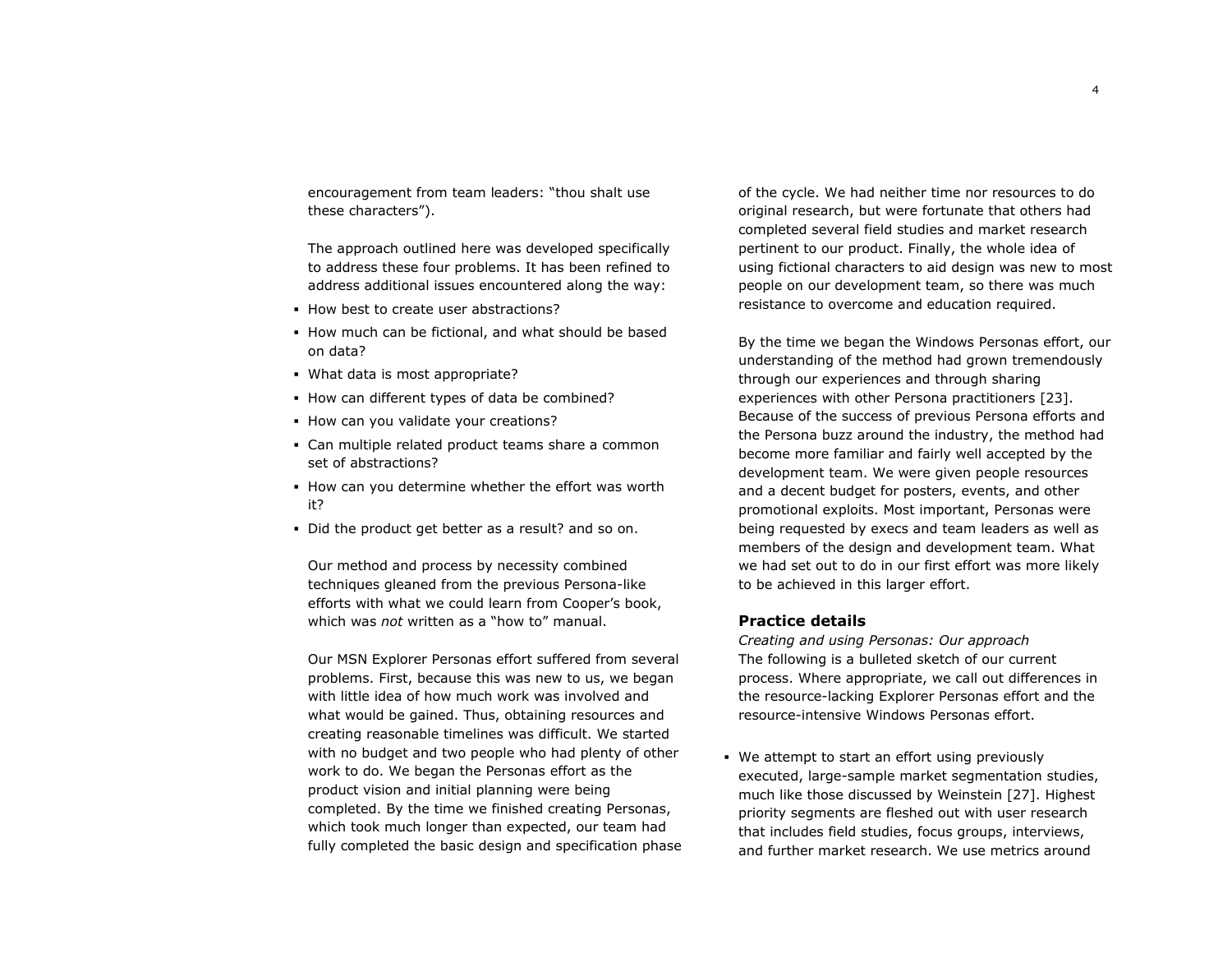market size, historical revenue, and strategic or competitive placement to determine which segments are enriched into Personas. We try to keep the set of characters down to a manageable number: 3 to 6 Personas, depending on the breadth of product use.

- ! Generally, we collect as much existing related market and user research as possible (from internal and external sources) to help inform and "fill out" the Personas. We have yet to start a Persona effort in an area that does not have some existing quantitative and qualitative data. Thus, our own research endeavors typically start after we create our Personas.
- ! Although we have not yet created full-on international or disabled Personas, we included international market and accessibility information in our Personas. Several of our partner teams have also created "anti-Personas": Personas intended to identify people that are specifically not being designed for.
- ! In our larger Persona effort, involving 22 people, we divided the team so that each Persona (6 in all) had 2 or more dedicated people. At the other extreme, two people created all four MSN Explorer Personas, though a few other people contributed to or reviewed various aspects of the work from time to time. As mentioned, this lighter effort relied solely on existing user research, and as a result, generated far less detailed Personas.
- . The Windows Personas effort drew on many research studies. We divvied up the research documents, with each team member becoming well acquainted with only a few studies. We then held "affinity" sessions where we physically cut data points and interesting/relevant facts out of the studies and pinned them to a wall to form groups of related findings across studies. The resulting groups of findings were used in writing narratives that told the story of the data.
- ! As we wrote the Personasí stories, we employed qualitative data and observational anecdotes where possible. A not quite yet achieved goal is to have every statement in our Personas generated from or related to user data or observation.
- . In all Persona efforts, we use a central "foundation" document for each Persona as a storehouse for information about that Persona (data, key attributes, photos, reference materials, and so on). Figure 1 shows the table of contents for a typical foundation document. Note that the foundation document is not the primary means of communicating information about the Persona to general team members (more on this following). Likewise, the foundation documents do not contain all or even most of the feature scenarios (for example, "walk-through" scenarios are located directly in the feature specs). Instead, the foundation document contains goals, fears, and typical activities that motivate and justify scenarios that appear in feature specs, vision documents, storyboards, and so forth.
- **Example 1** Links between Persona characteristics and the supporting data are made explicit and salient in the foundation documents. These documents contain copious footnotes, comments on specific data, and links to research reports that support and explain the Personasí characteristics. All Persona illustrations and materials point to the foundation documents (which are on an intranet site) to enable team members to access the supporting documentation.
- ! Once a basic Persona description is written, we find local people to serve as models and hold one- to twohour photo shoots to get visual material to help illustrate and communicate each Persona. We have avoided stock photo galleries because they typically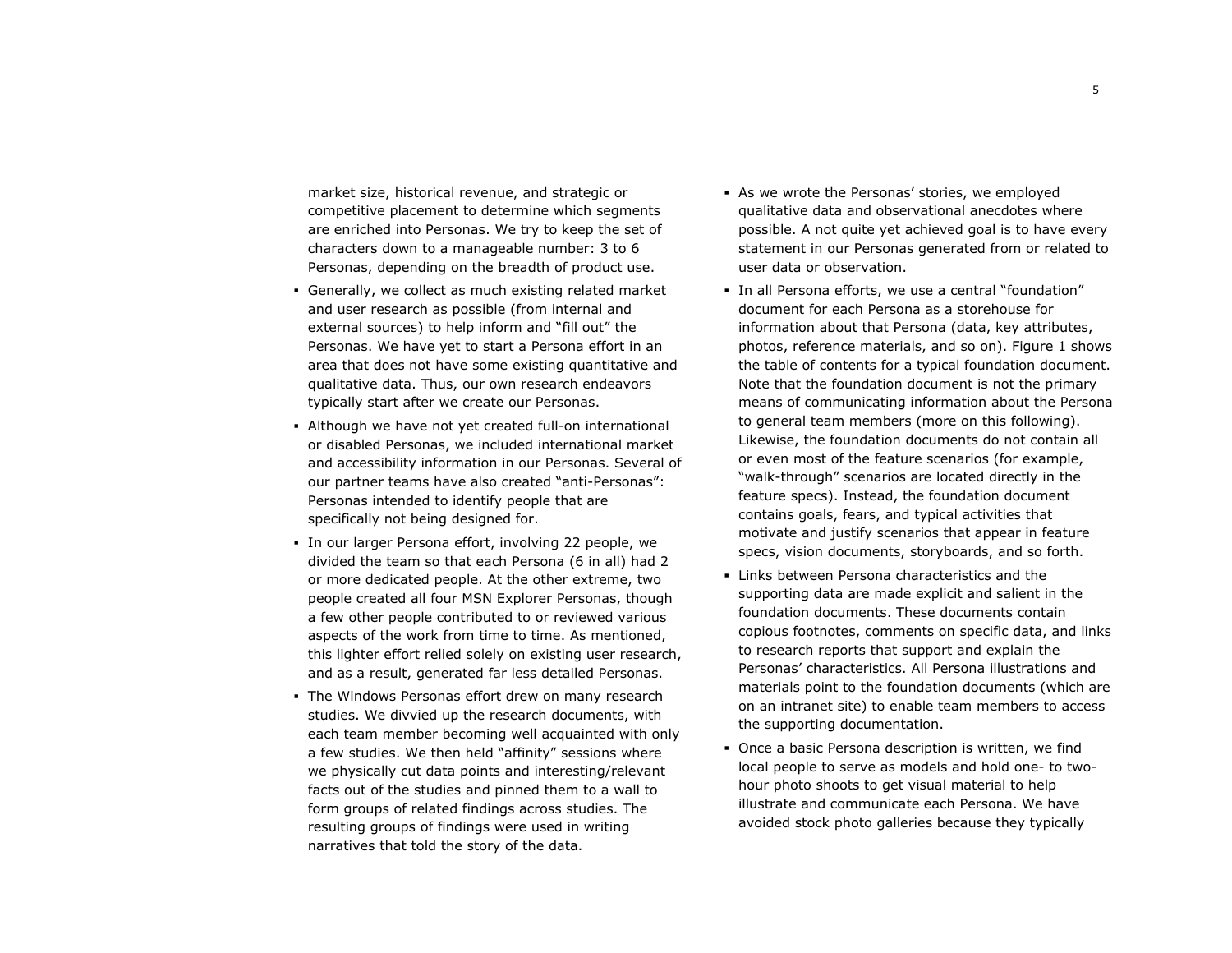**Figure 1:** The table of contents for a foundation document.

| Overview - Alan Waters (Business Owner)                      |  |  |  |  |  |
|--------------------------------------------------------------|--|--|--|--|--|
| Get to know Alan, his business, and family.                  |  |  |  |  |  |
| A Day in the Life                                            |  |  |  |  |  |
| Follow Alan through a typical day.                           |  |  |  |  |  |
| <b>Work Activities</b>                                       |  |  |  |  |  |
| Look at Alan's job description and role at work.             |  |  |  |  |  |
| Household and Leisure Activities                             |  |  |  |  |  |
| Get information about what Alan does when he's not at work.  |  |  |  |  |  |
| Goals, Fears, and Aspirations                                |  |  |  |  |  |
| Understand the concerns Alan has about his life, career, and |  |  |  |  |  |
| business.                                                    |  |  |  |  |  |
| Computer Skills, Knowledge, and Abilities                    |  |  |  |  |  |
| Learn about Alan's computer experience.                      |  |  |  |  |  |
| Market Size and Influence                                    |  |  |  |  |  |
| Understand the impact people like Alan have on our business. |  |  |  |  |  |
| Demographic Attributes                                       |  |  |  |  |  |
| Read key demographic information about Alan and his family.  |  |  |  |  |  |
| <b>Technology Attributes</b>                                 |  |  |  |  |  |
| Get a sense of what Alan does with technology.               |  |  |  |  |  |
| Technology Attitudes                                         |  |  |  |  |  |
| Review Alan's perspective on technology, past and future.    |  |  |  |  |  |
| Communicating                                                |  |  |  |  |  |
| Learn how Alan keeps in touch with people.                   |  |  |  |  |  |
| <b>International Considerations</b>                          |  |  |  |  |  |
| Find out what Alan is like outside the U.S.                  |  |  |  |  |  |
| Quotes                                                       |  |  |  |  |  |
| Hear what Alan has to say.                                   |  |  |  |  |  |
| References                                                   |  |  |  |  |  |
| See source materials for this document.                      |  |  |  |  |  |
|                                                              |  |  |  |  |  |

offer only one or two shots of a given model and the images are too "slick."

! For our Windows Personas effort, after our Personas were created, we set up "sanity check" site visits with users who match the Personas on high-level

characteristics to see how well they match on low-level characteristics. We do this because our creation method utilizes multiple data sources, many of which are not directly comparable or inherently compatible.

- **Deam** Once the Personas' documents and materials are in place, we hold a kick-off meeting to introduce the Personas to the team at large.
- ! Communicating our Personas has been multifaceted, multimodal, ongoing, and progressively discloses more and more information about them. Our foundation documents are available to anyone on the team who wishes to review them, but they are not the primary means for delivering information. Instead, we create many variations of posters, flyers, and handouts over the course of the development cycle. For the Windows Personas we even created a few gimmicky (and popular) promotional items (e.g., squeeze toys, beer glasses, and mouse pads-sprinkled with Persona images and information). We created Web sites that host foundation documents, links to supporting research, related customer data and scenarios, and a host of tools for using the Personas (screening material for recruiting usability test participants, spreadsheet tools, comparison charts, posters and photos, etc.). In an ongoing "Persona fact of the week" e-mail campaign, each Persona gets a real e-mail address used occasionally to send information to the development team. Figure 2 shows two general posters designed to further a team's understanding of the Personas. One compares important characteristics of four Personas. The other communicates the fact that our Personas are based on real people and tries to provide a sense of the essence of a Persona by providing quotations from real users who are similar to that Persona. Figure 3 shows two posters from a series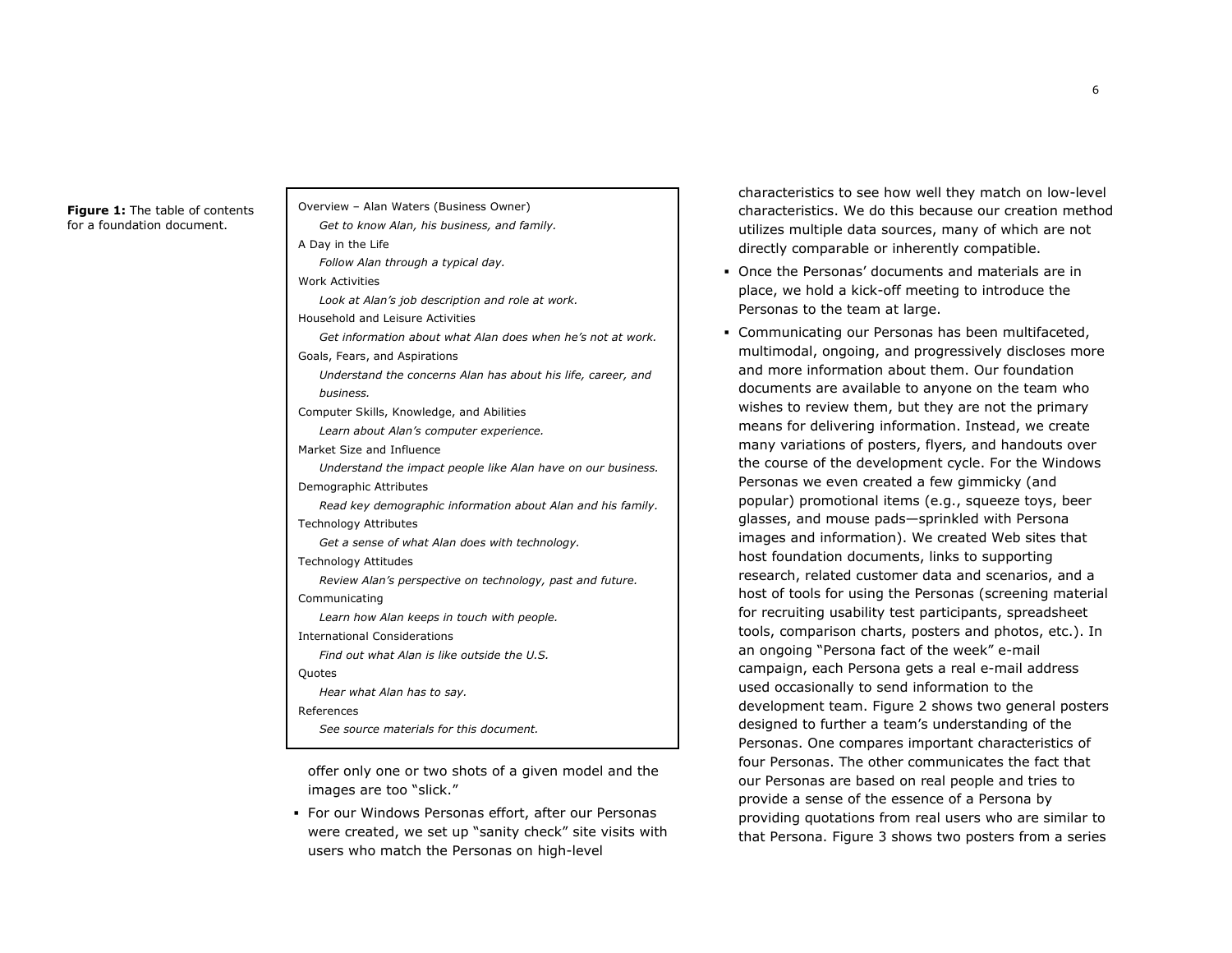7

that provides information specifically about how customers think about security and privacy. The first again provides real quotes from users who fit our various Persona profiles. The second poster shows how a real hacker targeted people who resemble one of our Personas.

! We instruct our team in Persona use and provide tools to help. Cooper describes Persona use mostly as a discussion tool. "Would Alan use this feature?" This is valuable, but we have generated additional activities and incorporated them into specific development processes. We created spreadsheet tools and document templates for clearer and consistent Persona utilization. As an example of how Personas can become explicitly involved in the design and development process, Figure 4 shows an abstract version of a feature-Persona weighted priority matrix that can help prioritize features for a product development cycle. In the example, the scoring in the feature rows is as follows: -1 (the Persona is confused, annoyed, or in some way harmed by the feature), 0 (the Persona doesn't care about the feature one way or the other),  $+1$  (the feature provides some value to the Persona), +2 (the Persona loves this feature or the feature does something wonderful for the Persona even if they don't realize it). The sums are weighted according to the proportion of the market each represents. Once completed, the rows can be sorted according to the weighted sum and criteria can be created to establish what features should be pursued and what features should be reconsidered. Shown below, features 2 and 4 should be made a high priority for the development team; feature 3 should probably be dropped.



**Figure 2:** Two general posters: one comparing characteristics across Personas; the other presenting real quotes from users that fit the profile of one of our Personas.



**Figure: 3:** Two more targeted posters: one communicating aspects of security and privacy across all of our Personas; the other showing how certain types of hackers can target one of our Personas

(Note: Figures 2 and 3 are intentionally small and hide detail to preserve proprietary information in them.)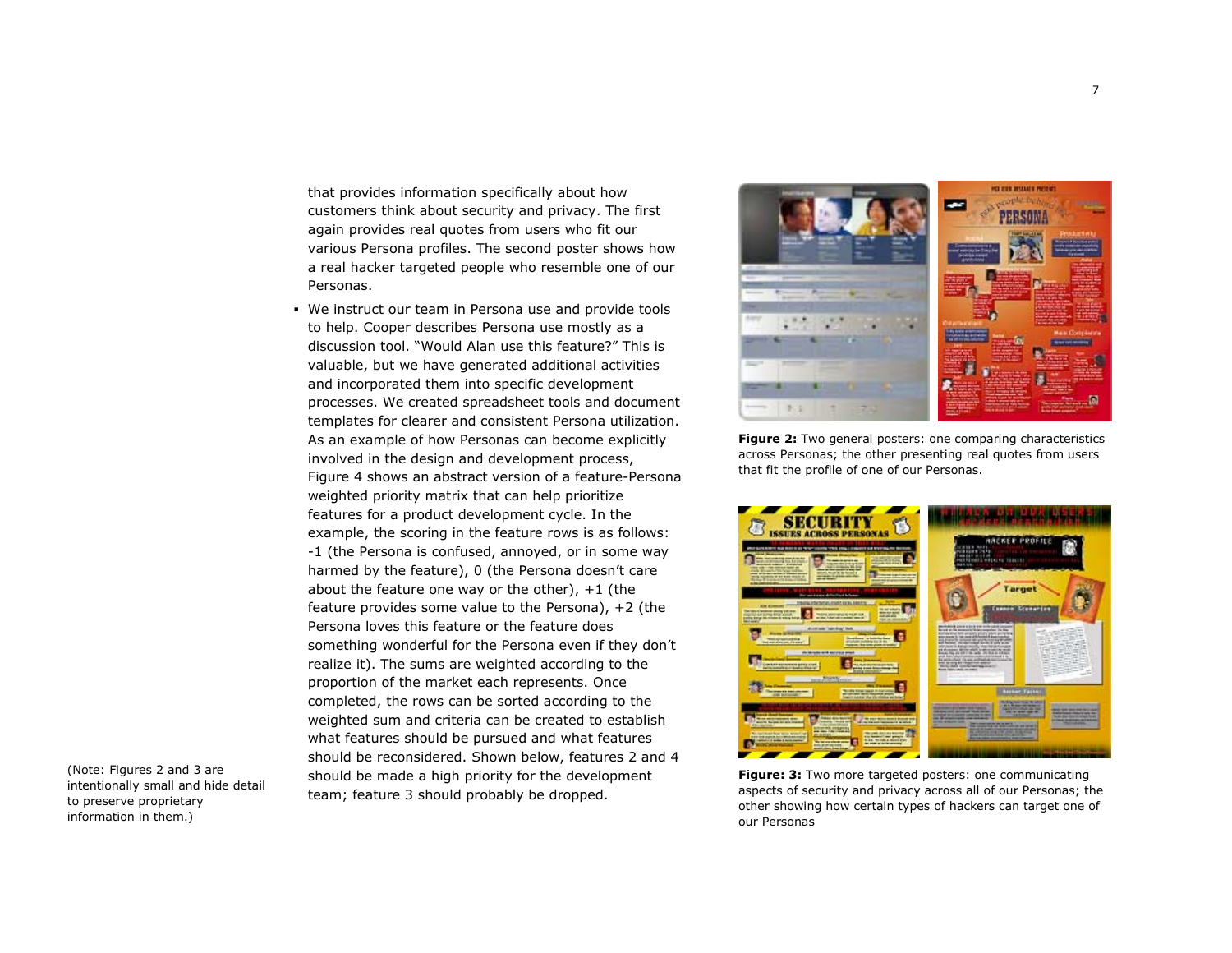|           | Persona 1 | Persona 2 | Persona 3 |              |
|-----------|-----------|-----------|-----------|--------------|
| Weight:   | 50        | 35        | 15        | Weighted Sum |
| Feature 1 |           |           |           | 65           |
| Feature 2 |           |           |           | 150          |
| Feature 3 |           |           |           | $-1.5$       |
| Feature 4 |           |           |           | 100          |
| Etc.      |           |           |           |              |

**Figure 4:** A feature by Personaweighted priority matrix.

- ! We make a strong effort to ensure that all product and feature specification documents contain walk-through scenarios that utilize our Personas. We do the same with vision documents, storyboards, demos, and so forth. Unfortunately for the MSN Explorer effort, we completed our Personas too late in the process to use this approach.
- ! During the Windows Personas effort, we collected Persona scenarios from across the product team in a spreadsheet that enables us to track and police the use of the Personas (this also enables us to roughly gauge the direction of a product as it is developed-for example, how many scenarios are written for Toby vs. Abby when we know Abby is a higher-priority target).
- ! Design teams have made creative visual explorations based on the Personas. More specifically, they created branding and style collages by cutting and pasting images that "feel like" our Personas from a variety of magazines onto poster boards [Fig. 5]. They then used these boards to do a variety of visual treatments across several areas of our product. In another Persona effort, we took these types of explorations to focus groups to understand in detail what aspects of the designs were appealing and how they worked together to form a holistic style. Although the Personas were not critical to this process, they served as springboard that inspired creation.
- ! As a communication mechanism useful to the Persona team itself, we create Persona screeners and recruit participants for usability and market research. We then categorize, analyze, and report our findings by Persona type. For the Windows Personas, we have gone to the extreme of creating a Persona user panel. Through an outside firm, we established a 5,000-person panel of users that match our Persona profiles. We poll the panel on a regular basis to better understand reported activities, preferences, and opinions, as well as reactions to our feature plans, vision, and implementations. We have not aged our Personas over time, but we do revise them as new data becomes available. Unlike Cooper, we support a strong, ongoing effort to obtain as much quantitative and qualitative information about users as possible, thereby improving the selection, enrichment, and evolution of sets of Personas.
- ! One of our technical writing groups, a partner to the Windows team, used the Windows Personas to plan and write "How to" and reference books for the popular press. In doing so, they expanded the Personas to include notions of learning style, book usage patterns, and so forth to enrich how they authored for specific audiences.
- ! Although this hasnít happened for the Persona efforts described here, in other efforts the quality assurance test team has used Personas to organize bug bashes and select/refine scenarios for their QA testing.
- ! For the Windows Personas, we undertook a large effort to reconcile two sets of target audiences (one in the form of Personas and one in the form of customer segments) when a team working on a related product was directed to be "better together" with our product.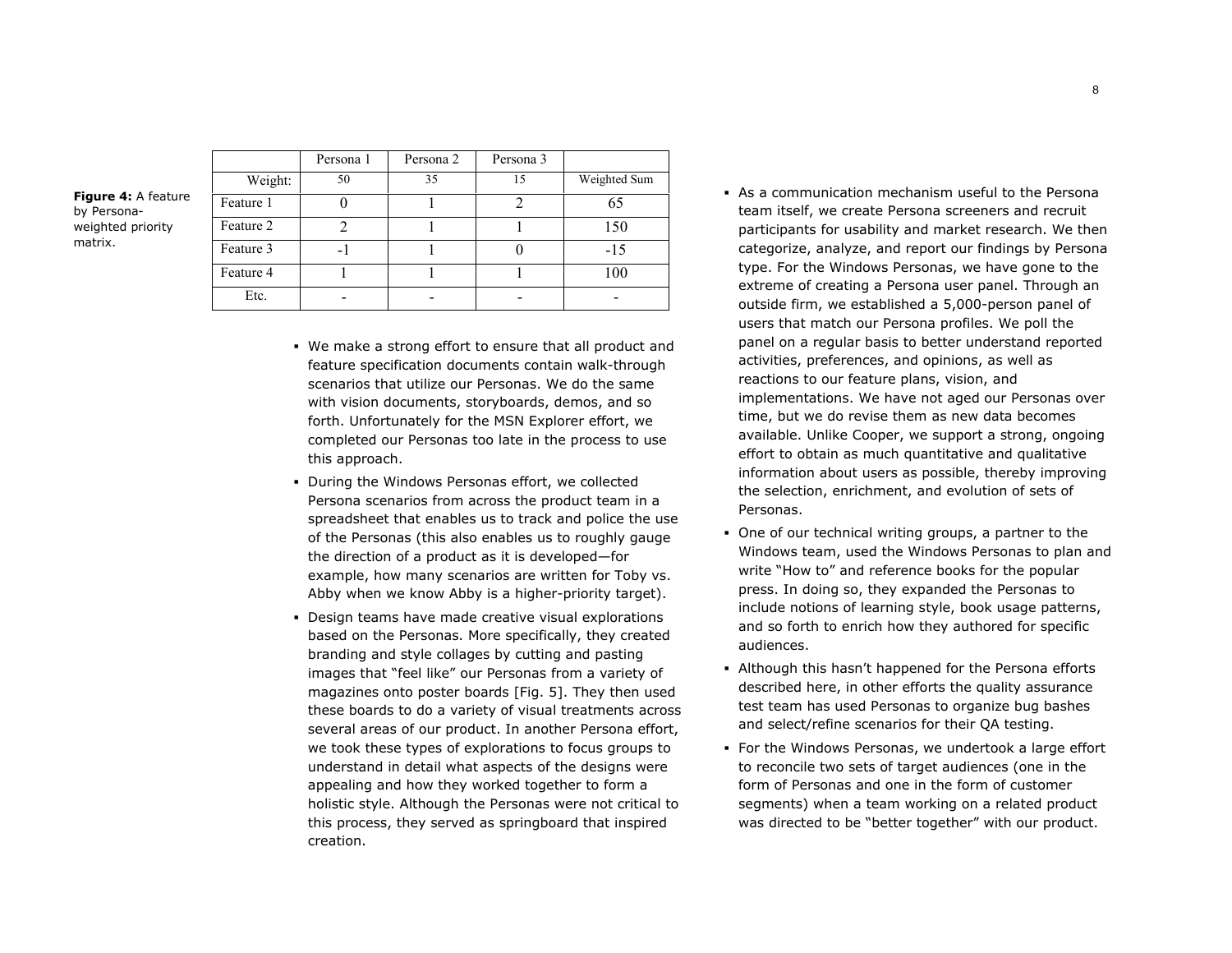

# **Results**

#### *Benefits of Personas*

It is clear to us that Personas can create a strong focus on users and work contexts through the fictionalized settings. Though we have not tried to formally measure the impact of our Personas, the subjective view of the Personas and the surrounding effort by the development team has been favorable. A wide range of team members (from executives to designers and developers) knows about and discuss our product in terms of the Personas. We've seen Personas go from scattered use (in early Persona projects) to widespread adoption and understanding (in recent product cycles). Our Personas are seen everywhere and used broadly (for example, feature specs, vision documents, storyboards, demo-ware, design discussions, bug



**Figure 5:** A Persona focused style collage. **Figure 6:** A design exploration based on the Figure 5 style collage.

bashes-even used by VPs arguing for user concerns in product strategy meetings). Not only have our development teams engaged with Personas, but also correspondingly they have engaged with our other user-centered activities. Our Persona campaigns generated a momentum that increased general user focus and awareness. With our most recent Persona effort, we've had partner teams building related but different products adopt and adapt our Personas in an effort to enhance cross-team collaboration, synergy, and communication.

The act of creating Personas has helped us make our assumptions about the target audience more explicit. Once created, the Personas have helped make assumptions and decision-making criteria equally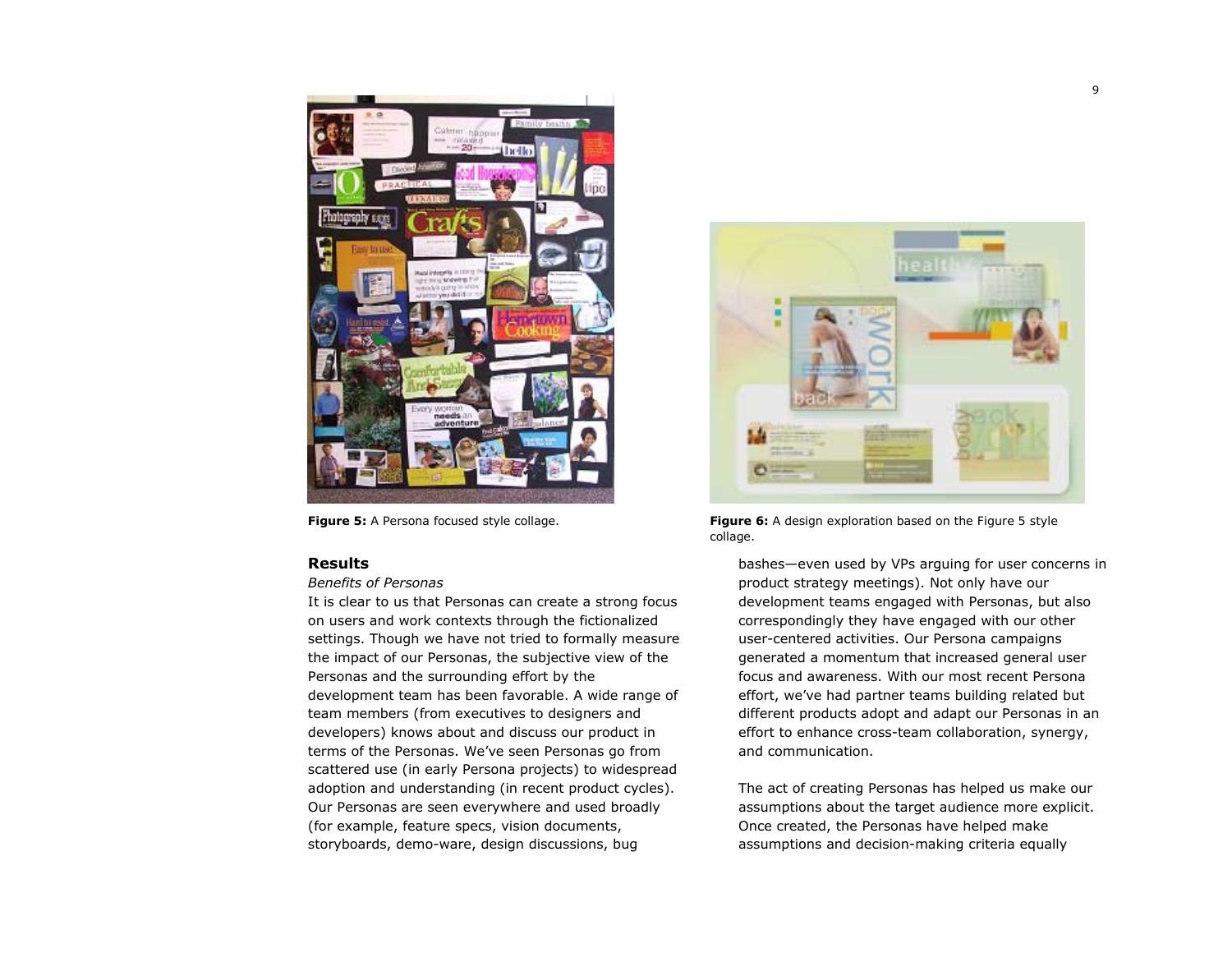explicit. Why are we building this feature? Why are we building it like this? Without Personas, development teams routinely make decisions about features and implementation without recognizing or communicating their underlying assumptions about who will use the product and how it will be used. The "feature by Persona-weighted priority matrix" described in the previous section is a good example of this. Using that tool inevitably results in favored features or seemingly important features being pushed down in the list. When this happens, teams must be very explicit with their reasoning to get a feature back in the plan. We stress to the team that this tool is not "golden," it is a guide; exceptions can and should be made, when appropriate.

Personas are a medium for communication; a conduit for information about users and work settings derived from ethnographies, market research, usability studies, interviews, observations, and so on. Once a set of Personas is familiar to a team, a new finding can be instantly communicated: "Alan cannot use the search tool on your Web page" has an immediacy that "a subset of participants in the usability study had problems with the search tool" doesn't, especially for team members who now, for all intents and purposes, see Alan (a Persona) as a real person. We have found this to be extremely powerful for communicating results and furthering our teammates' understanding of the Personas.

Finally, Personas focus attention on a specific target audience. The method helps establish who is and consequently who is not being designed for. Personas explicitly do not cover every conceivable user. They also help focus sequentially on different kinds of users. For example, a quality assurance engineer can one day

test a product focusing on Alan scenarios, another day focusing on Laura scenarios. As stated in the previous section, this works for testers and other product team members, in "bug bashes," for example. An experienced tester reported feeling that he was identifying "the right kind" of problems in drawing on knowledge of a Persona in guiding his test scripts and activities. Compare this to an observation from a study of interface development:

Some people realized that tests conducted by Quality Control to ensure that the product matches specification were not sufficient. One manager noted, "I would say that testing should be done by a group outside Development, `cause Development knows how the code works, and even though you donít want it to, your subconscious makes you test the way you know it works. See, those people in the Quality Control group have nothing to do with customers. They're not users."

In fact, two members of Field Support were reported to have found more bugs than the Quality Control group in the latest release, and they had accomplished this by working with the product as they imagined that users would. Testing by Field Support was an innovative experiment, however, and not part of the accepted development process.

"The Quality Control group has a lot of systematic testing, and you need some of that, but at the same time, you need somebody who is essentially a customer. It is as if you had a customer in house who uses it the way a customer would every day, and is particularly tough on it and shakes all these things out. That's what these two quys did, and it was just invaluable." [21, p. 64]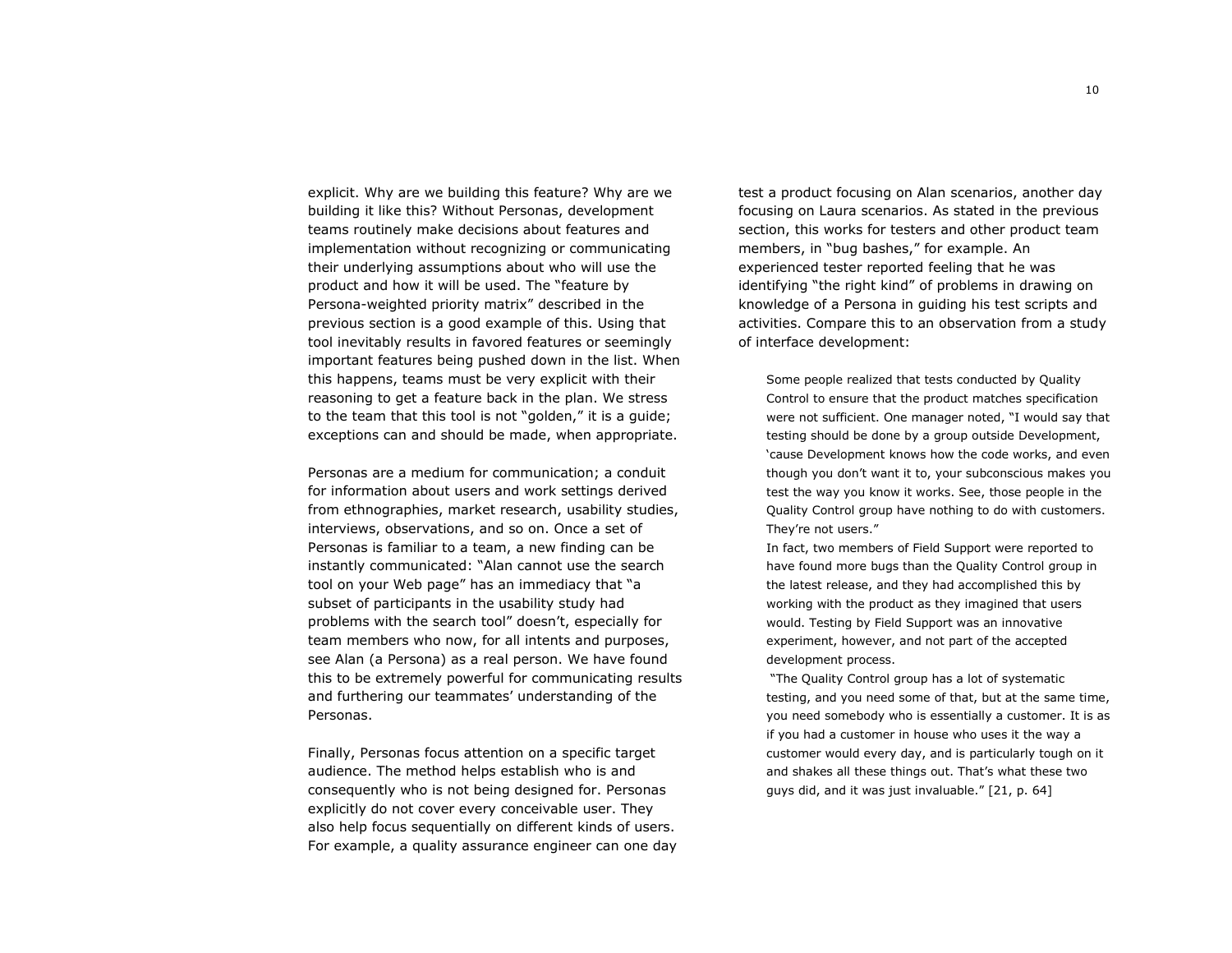The Field Support engineers could "test as a user" because of their extensive experience with customers. That Persona use results in similar positive reports is encouraging.

#### *Risks of Personas*

Getting the right Persona or set of Personas is a challenge. Cooper argues that designing for any one external person is better than trying to design vaguely for everyone or specifically for oneself. This may be true, and it does feel as though settling on a small set of Personas provides some insurance, but it also seems clear that Personas should be developed for a particular effort. In making choices it becomes clear that the choices have consequences. For example, they will guide participant selection for future studies and could be used to filter out data from sources not matching one of the Persona profiles.

Related to this is the temptation of Persona reuse. After the investment in developing Personas and acquainting people with them, it may be difficult to avoid overextending their use when it would be better to disband one cast of characters and recruit another one. It can be good or bad when our partner teams adopt or adapt our Personas. Different teams and products have different goals, so the Personas are stretched a bit. So far, the stretching has been modest and closely tied to data (because our target customers do indeed overlap), but it is a concern.

In addition, marketing and product development have different needs that require different Persona attributes, and sometimes different target audiences. Marketing is generally interested in buyer behavior and customers; product development is interested in end

users. We've had some success in collaborating here, but there are rough edges.

Finally, we have seen a certain level of "Persona mania" within our organization and others. Personas can be overused. At worst, they could replace other usercentered methods, ongoing data collection, or product evaluation. Personas are not a panacea. They should augment and enhance: augment existing design processes and enhance user focus. We've found that Personas enhance user testing and other evaluation methods, field research, scenario generation, design exploration, and solution brainstorming.

# **Discussion**

*Theory of mind: how personas work* 

At first encounter, Personas may seem too "arty" for a science and engineering-based enterprise. It may seem more logical to focus directly on scenarios, which after all describe the actual work processes one aims to support. Cooper offered no explanation for why it is better to develop Personas before scenarios.

For 25 years, psychologists have been exploring our ability to predict another person's behavior by understanding their mental state. *Theory of Mind* first asked whether primates share this ability [22] and then explored its development in children [1]. Every day of our lives, starting very young, we use partial knowledge to draw inferences, make predictions, and form expectations about the people around us. We are not always right, but we learn from experience. Whenever we say or do something, we anticipate the reactions of other people. Misjudgments stand out in memory, but we usually get it right.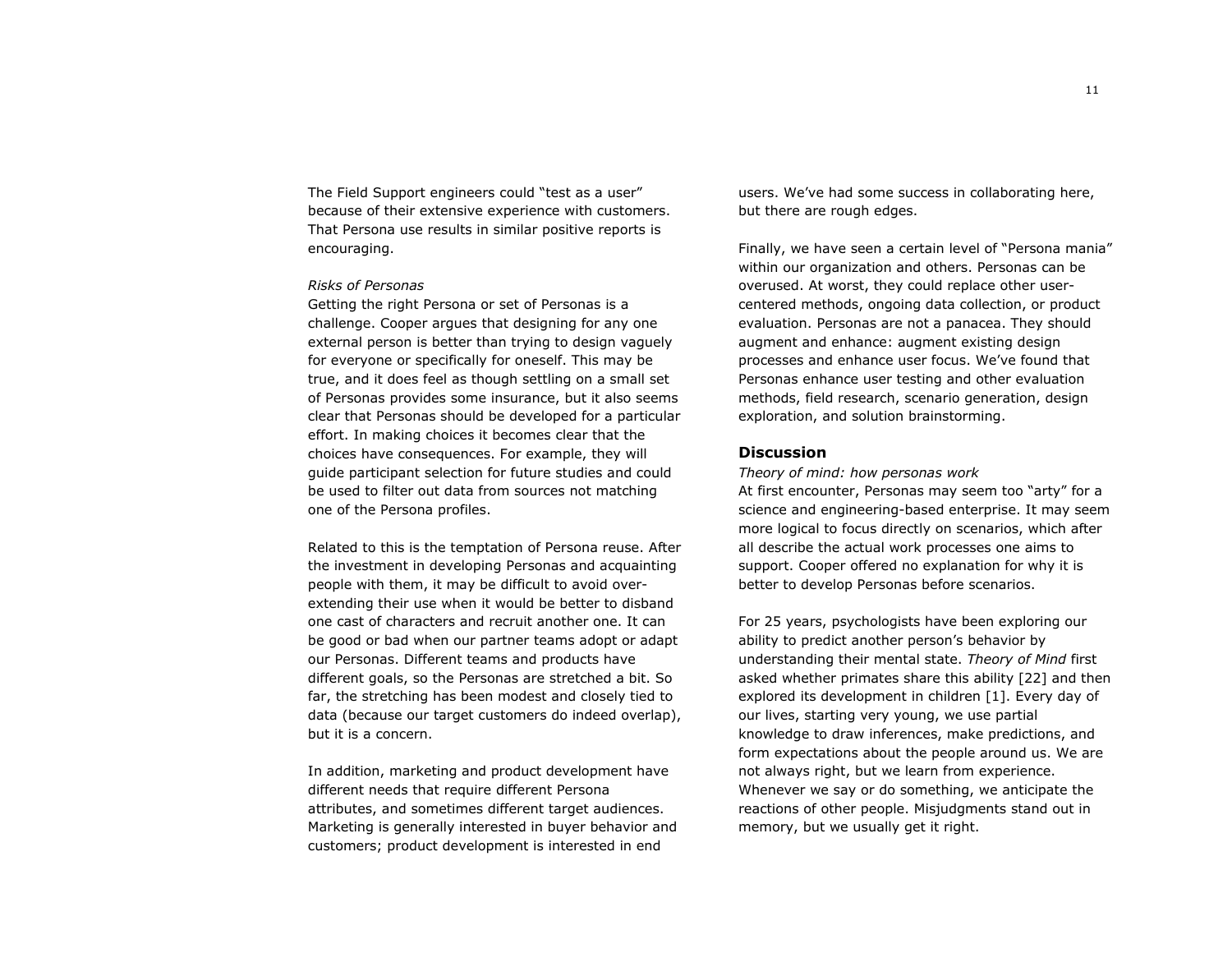Personas invoke this powerful human capability and bring it to the design process. Well-crafted Personas are generative: Once fully engaged with them, you can almost effortlessly project them into new situations. In contrast, a scenario covers just what it covers.

If team members are told, "Market research shows that 20% of our target users have bought cell phones," it may not help them much. If told "Alan has bought a cell phone" and Alan is a familiar Persona, they can immediately begin extrapolating how this could affect behavior. They can create scenarios. We do this kind of extrapolation all the time, we are skilled at it $-$ not perfect, but very skilled.

#### THE POWER OF FICTION TO ENGAGE

People routinely engage with fictional characters in novels, movies, and television programs, often fiercely. They shout advice to fictional characters and argue over what they have done off-screen or after the novel ends. Particularly in ongoing television dramas or situation comedies, characters come to resemble normal people to some extent. Perhaps better looking or wittier on average, but moderately complexstereotypes would become boring over time.

METHOD ACTING AND FOCUSING ON DETAIL Many actors prepare by observing and talking with people who resemble the fictional character they will portray. As with Personas, the fictional character is based on real data. An actor intuits details of the characterís behavior in new situations. A designer, developer, or tester is supported in doing the same for the people on whom a Persona is based.

Method acting uses a great deal of detail to enable people to generate realistic behavior. Detailed histories are created for people and even objects, detail that is not explicitly referred to but which is drawn on implicitly by the actor.

A fiction based on research can be used to communicate. For example, watching a character succumb slowly to a dementia on *ER,* one can understand the disease and perhaps even design technology to support sufferers, if the portrayal is based on real observation and data.

*Merging personas with other approaches*  As noted above, we see Personas complementing other approaches, or used where another approach is impractical.

#### SCENARIOS AND TASK ANALYSIS

Scenarios are a natural element of Persona-based design and development. In Carroll's words [7], a scenario is a story with a setting, agents, or actors who have goals or objectives, and a plot or sequence of actions and events. Given that scenarios have "actors" and Personas come with scenarios, the distinction is in which comes first, which takes precedence. Actors or agents in scenario-based design are typically not defined fully enough to promote generative engagement. Consider Carroll's example:

"An accountant wishes to open a folder on a system desktop in order to access a memo on budgets. However, the folder is covered up by a budget spreadsheet that the accountant wishes to refer to while reading the memo. The spreadsheet is so large that it nearly fills the display. The accountant pauses for several seconds, resizes the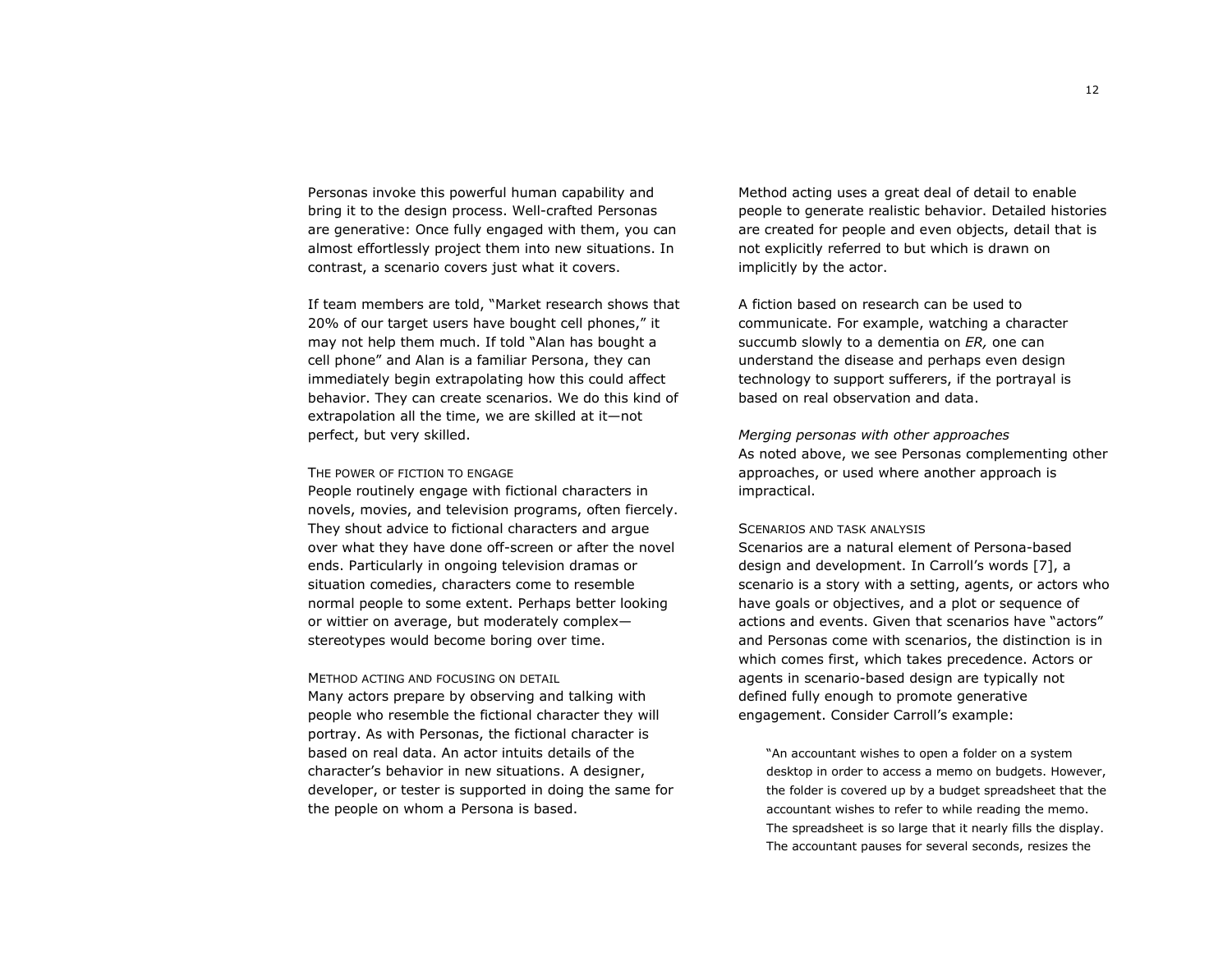spreadsheet, moves it partially out of the display, opens the folder, opens the memo, resizes and repositions the memo and continues working."

The lifelessness of characters in such scenarios has been critiqued from a writer's perspective [19] and by scenario-based design researchers who suggest using caricatures, perhaps shocking or extreme ones [6] [9]. Bødker writes in  $[6]$ , "It gives a better effect to create scenarios that are caricatures... it is much easier... to relate to.... Not that they 'believe' in the caricatures, indeed they do not, but it is much easier to use one's common sense judgment when confronted with a number of extremes than when judging based on some kind of 'middle ground.'" She also recommends constructing both utopian and nightmarish scenarios around a proposed design to stimulate reflection.

Task analysis is generally directed toward formal representations that are particularly difficult to engage with generatively. An exception is [2], which recommends detailed character sketches.

These thoughtful analyses point to weaknesses in scenarios taken alone. Unless based strongly on data, a scenario can be created to promote any feature, any position (utopian or dystopian), and can be difficult to engage with.

Personas need not be extreme or stereotyped characters; the team engages with them over a long enough time to absorb nuances, as we do with real people. This duration of engagement is critical. In a movie, heroes and villains may be stereotyped because of a need to describe them quickly, as with stand-alone scenarios. But in an ongoing television series or a

novel, predictable stereotypes become boring, so more complex, realistic characters are more effective.

CONTEXTUAL DESIGN AND ETHNOGRAPHY

Contextual Design [3], a powerful approach to obtaining and analyzing behavioral data, is a strong candidate for informing Personas. As it evolved over two decades, Contextual Design increasingly stressed communication with team members, ways to share knowledge acquired in the field. Personas are primarily a tool to achieve this and thus a natural partner to Contextual Design [4] [14].

Ethnographic data may help the most in developing realistic Personas, when available in sufficient depth. Quantitative data may be necessary in selecting appropriate Personas, but does not replace observation. Again, the parallel to method acting arises.

Why not just use real people? Designing for a real person is better than designing blind, but just about everyone has some behaviors one would not want to focus design on. Using a real individual would exclude or complicate the use of data from market research, usability testing, and so on. It could undermine the confidence of team members in the generality of particular behaviors-team members do step back and recognize that a Persona represents a group of people, as when they describe "testing six Alans."

PARTICIPATORY DESIGN AND VALUE-SENSITIVE DESIGNParticipatory or cooperative design focuses on the eventual users of a system or application. It has the same goal of engaging developers with user behavior and also enlists our ability to anticipate behaviors of familiar people. When designing for a relatively small,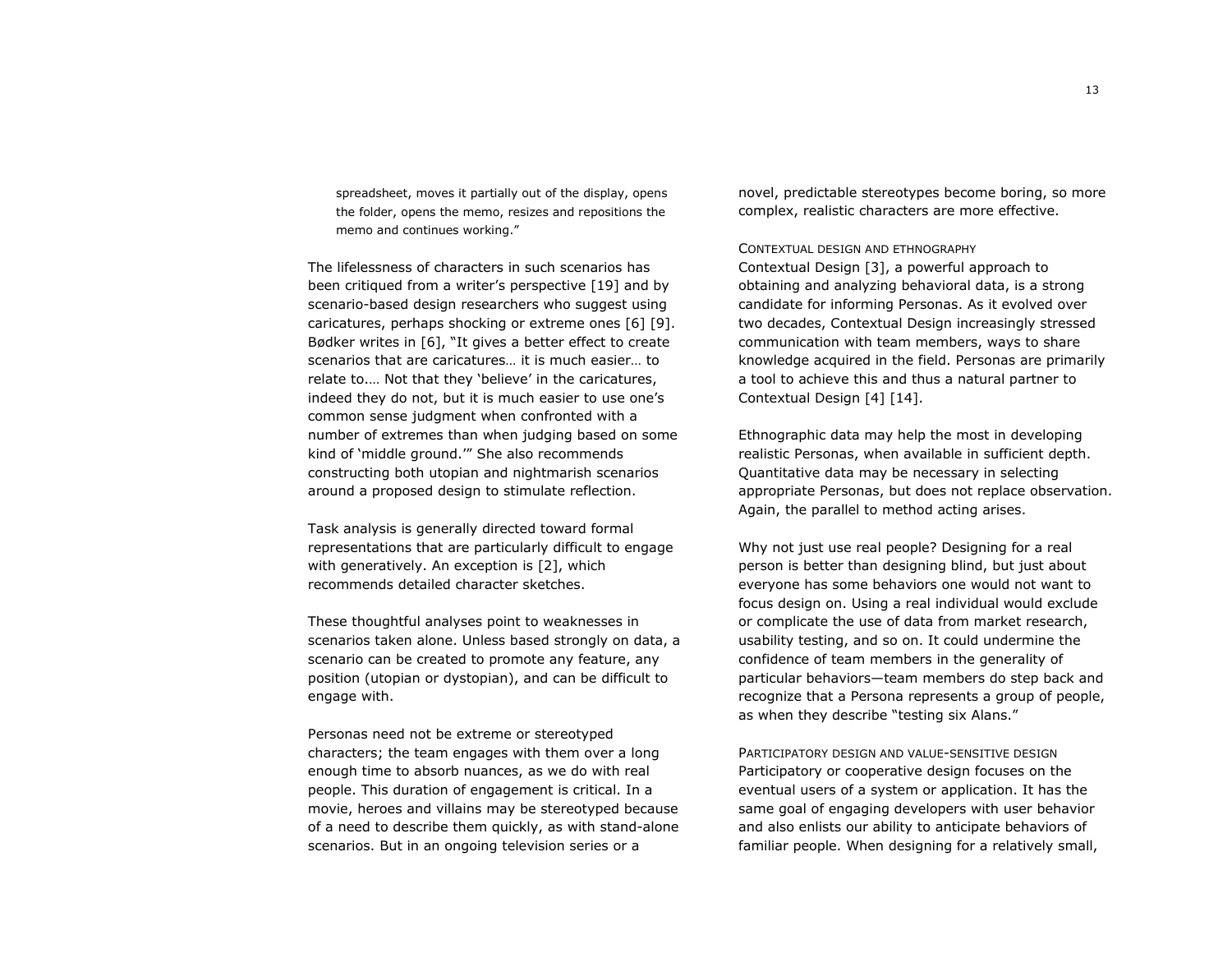accessible group of people, this approach makes the most sense. Product development is more challenging for participatory design. We discuss the relationship of Personas and participatory design in depth in [12].

Early participatory design efforts included a strong focus on sociopolitical and "quality of life" issues. These issues are more significant today as the reach of computing extends [26]. Although the industry and many companies have engaged these issues at a high level, most usability and interaction design techniques avoid addressing these issues. Persona use brings sociopolitical issues to the surface. Each Persona has a gender, age, race, ethnic, family or cohabitation arrangement, socio-economic background, work, or home environment. This provides an effective avenue for recognizing and perhaps changing assumptions about users. If one populated a Persona set with middle-aged white males, it would be obvious that this is a mistake.

Cooper writes "all things being equal, I will use people of different races, genders, nationalities, and colors." Realism, not "political correctness," is his stated goal. He stereotypes if he feels it will provide more credence and avoids casting strongly against expectations if he feels it will undermine credibility.

Persona use does require decision-making. It isn't a science. If not used appropriately, any powerful tool can take one down the wrong path, as in lying with statistics or using non-representative video examples. Personas are one such powerful tool. It is up to all of us together to develop effective ways to use them.

# **Acknowledgments**

We thank Gayna Williams, Shari Schneider, Mark Patterson, Chris Nodder, Holly Jamesen, Tamara Adlin, Larry Parsons, Steve Poltrock, Jeanette Blomberg, and members of the Microsoft Personas and Qual groups.

# **References**

- [1] Astington, J.W., & Jenkins, J.M. (1995). Theory of mind development and social understanding. Cognition and Emotion, 9, 151-65.
- [2] Benyon, D. & Macauley, C. (2002). Scenarios and the HCI-SE design problem. Interacting with computers, 14, 4, 397-405.
- [3] Beyer, H. & Holtzblatt, K. (1998). Contextual design. Morgan Kaufmann.
- [4] Blomquist, Å. & Arvola, M. (2002). Personas in action: Ethnography in an interaction design team. To appear in Proc. NordiCHI 2002.
- [5] Brechin, E. (2002). Reconciling market segments and Personas. http://www.cooper.com/newsletters/2002\_02/reconcili ng market seg ments and Personas.htm
- [6] Bødker, S. (2000). Scenarios in user-centred design $-$ Setting the stage for reflection and action. Interacting with computers, 13, 1, 61-75.
- [7] Carroll, J. (2000). Making use: Scenario-based design of human-computer interactions. MIT Press.
- [8] Cooper, A. (1999). The inmates are running the asylum. Macmillan.
- [9] Djajadiningrat, J.P., Gaver, W.W. & Frens, J.W. (2000). Interaction relabelling and extreme characters: Methods for exploring aesthetic interactions. Proc. DIS 2000, 66-71.
- [10] Freydenson, E. (2002). Bringing your Personas to life in real life. http://boxesandarrows.com/archives/002343.php